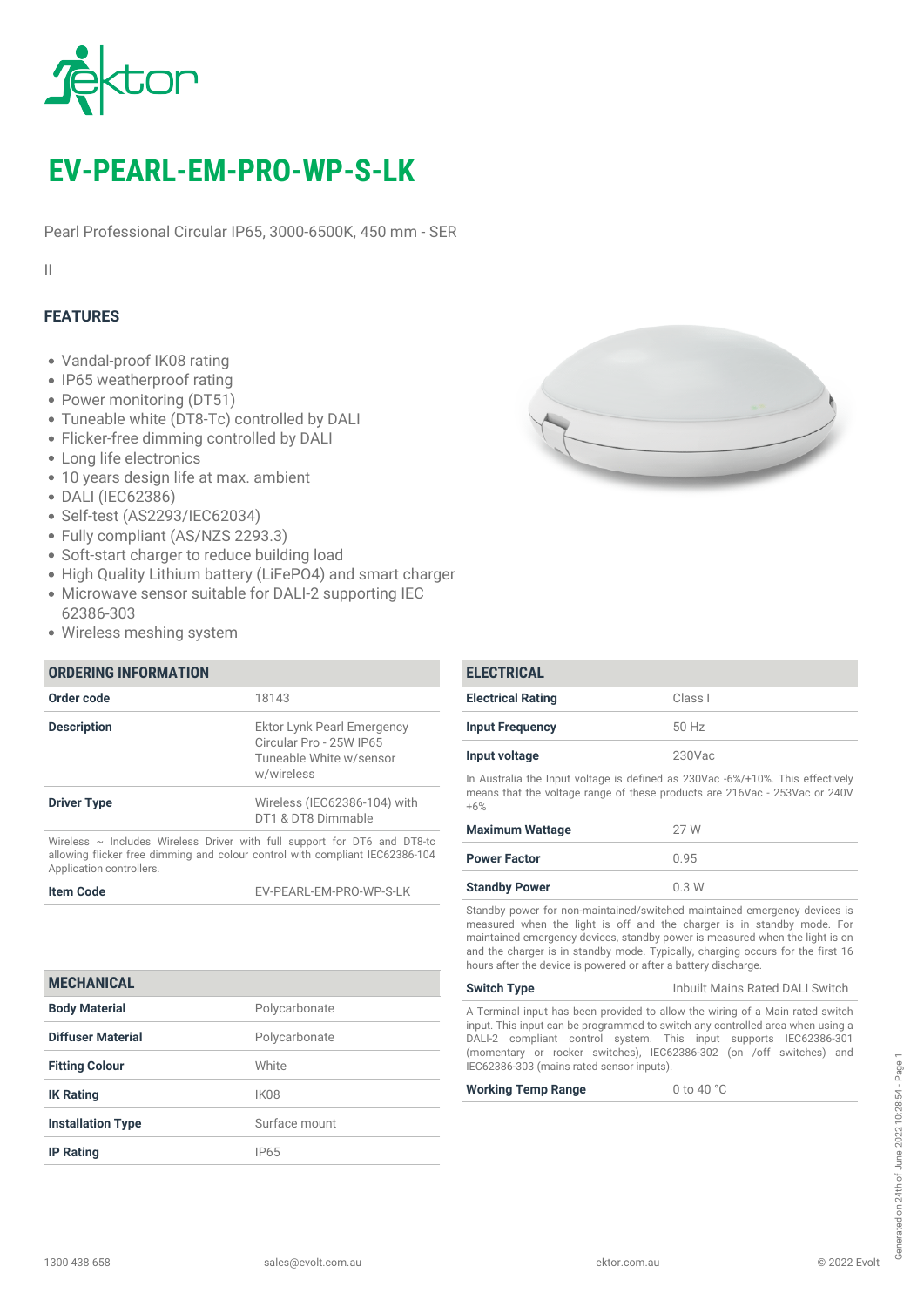

| <b>LAMP</b>                                                                                                                                                                                                                                  |                        |
|----------------------------------------------------------------------------------------------------------------------------------------------------------------------------------------------------------------------------------------------|------------------------|
| <b>Macadam Steps (SDCM)</b>                                                                                                                                                                                                                  | 3-step MacAdam Ellipse |
| <b>CCT Configuration</b>                                                                                                                                                                                                                     | <b>TUNEABLE WHITE</b>  |
| Full support for DALI-2 DT8 has been provided which allows White colour control<br>on a compliant DALI-2 control system. This function can be used to set a<br>desired colour or to transition between colours depending on the time of day. |                        |

| <b>CRI</b>              | >84    |
|-------------------------|--------|
| <b>Lamp/LED Current</b> | 650 mA |
| Lamp/LED voltage        | 33 V   |

#### *LED LIFETIME*

*LED Lifetime >120000 hrs*

*This is the Reported LED Lifetime in Hours based on TM-21. Ektor does not list the projected or calculated LED lifetime, which is normally longer as TM-21 Addendum B explicitly states "The Calculated and Projected Lp(Dk) are not to be reported". This Lifetime refers to the life of a single LED however the system life is longer since the probability and binomial distribution of all LEDs in the system means that the average led is performing above the specification and compensates for the LEDs falling below.*

| 25 °C         | 40 $^{\circ}$ C |
|---------------|-----------------|
| 43000 hrs     | 43000 hrs       |
| 90000 hrs     | 90000 hrs       |
| >120000 hrs   | >120000 hrs     |
| $>120000$ hrs | >120000 hrs     |
|               |                 |

*This rating defines the performance of the led within its lifetime. L relates to lumen depreciation, where the proceeding number gives the resultant lumen output at the end of it reported lifetime. L70, would mean 30% lumen depreciation which means 70% of its initial output and is tested accordingly to TM-21. The B part refers to failures, which can be define as the percentage of LEDs which fall below the L value in the projected lifetime. A value of B10 refers to 10% failure and a value of B50 refers to 50% failure. After the defined lifetime, the system will reach the defined lumen depreciation and the average led failures is defined by the B rating. The B rating is defined in and tested to IEC62717.*

|  | <b>TM-21 Test Hours</b> |  |
|--|-------------------------|--|
|--|-------------------------|--|

*TM-21 Test Hours 20000 hrs*

| <b>COLOUR TEMPERATURE</b> |                |
|---------------------------|----------------|
| <b>CCT</b>                | 3000K to 6500K |
| <b>CCT Colour</b>         | Tunable White  |
| <b>System Lumens</b>      | $>3200$ lm     |
|                           |                |

*All photometric data has a tolerance of ±10%.*

#### *DRIVER*

| Dimmable                 | Yes                                                |
|--------------------------|----------------------------------------------------|
| <b>Driver Included</b>   | Yes                                                |
| <b>Integrated Driver</b> | No                                                 |
| <b>Driver Type</b>       | Wireless (IEC62386-104) with<br>DT1 & DT8 Dimmable |

*Wireless ~ Includes Wireless Driver with full support for DT6 and DT8-tc allowing flicker free dimming and colour control with compliant IEC62386-104 Application controllers.*

| <b>Power Monitoring</b> |  |
|-------------------------|--|
|                         |  |

*Power Monitoring DALI Device type 51 power monitoring*

*Inbuilt DALI-2 support for Device type 51 - Power monitoring for use with DALI-2 compliant control systems which allows the reporting of the products total power consumption for power aggregation and measurements.*

| <b>Wiring Type</b> | Re-wireable terminal block (6 |
|--------------------|-------------------------------|
|                    | pin)                          |

## *SENSOR (S SUFFIX) Adjustable Detection Area / Sensitivity Yes Adjustable Hold Time Yes Adjustable Standby Level Yes Adjustable Standby Period Yes Corridor Function Yes Dawn Reset No Detection Range 10 m Dusk Mode No Lux Adjustment No Manual Override Yes Sensor Communication DALI 2 Inbuilt DALI-2 Sensor for use with DALI-2 Compliant control systems. Some*

*features and functions are only available for use with DALI-2 Application controllers which support the features. This product also supports a standalone mode for limited use without a DALI-2 application controller.*

| <b>Sensor Type</b>     | Microwave |
|------------------------|-----------|
| <b>Switched Output</b> | No.       |
| <b>Time Delay</b>      | Via DALL  |

| <b>EMERGENCY (EM SUFFIX)</b>                                                                       |                             |
|----------------------------------------------------------------------------------------------------|-----------------------------|
| <b>Replacement Battery Code</b>                                                                    | 01302                       |
| <b>Emergency Classification</b>                                                                    | C0:D40, C90:D40             |
| <b>Emergency Control</b>                                                                           | IEC62386-104 (Wireless DT1) |
| IEC62386-104 $\sim$ Supports wireless test and monitoring over IEC62386-104<br>using IEC62386-202. |                             |
| <b>Emergency Duration</b>                                                                          | 90 mins                     |
| <b>Emergency Mode</b>                                                                              | Maintained                  |

| <b>Emergency Output Power</b> | 2700 mW |
|-------------------------------|---------|
|                               |         |